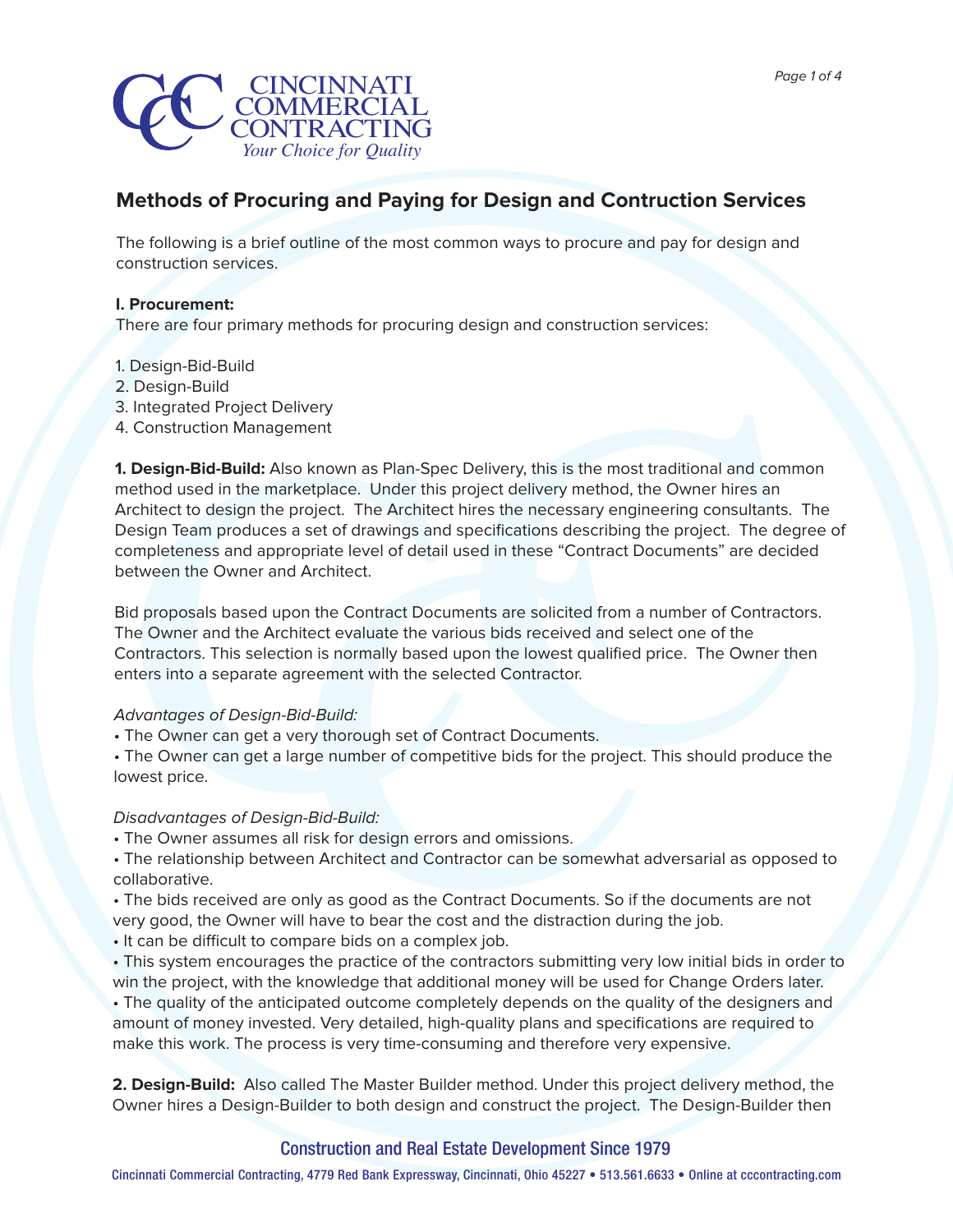

produces the Contract Documents and obtains bids from the various subcontractors necessary to complete the project.

# Advantages of Design-Build:

- The process can be centered on the Owner's goals.
- The Design-Builder assumes all risk for design errors and construction cost.
- The relationship between Owner, Architect and Contractor is collaborative.

• Change Orders are less frequent because the design is developed from the beginning with input from both the Contractor and Architect.

# Disadvantages of Design-Build:

• Each Design-Builder may approach this method differently, so the process is different for each Contractor.

**3. Integrated Project Delivery (IPD):** All of the various stakeholders of a project (including Owner, Design Team, and all primary Contractors, Material and Equipment Suppliers, etc.) form a collaborative Project Team in which each member has an equal role in the Project. IPD teams typically share both the risk and the reward of a project's outcome. IPD is well-suited to large and complex projects.

# Advantages of IPD:

- The design and construction are performed in a collaborative and positive manner.
- The process is centered on the Owner's goals.

# Disadvantages of IPD:

- The responsibilities of each party are unclear until negotiations are complete.
- It requires an experienced and effective facilitator.
- There is ample room for misunderstandings between the Owner, Designers and Contractors.

**4. Construction Management:** Under this project delivery method, the Owner hires a Construction Manager (CM) to oversee the design and construction of the project as the Owner's Representative. The CM will then direct, on the Owner's behalf:

- Hiring of the Design Team
- Production of the Contract Documents
- Bidding
- Hiring of the Contractor(s)
- The Construction Process

In certain cases, CM also takes on responsibility for the economic performance of the project ("Construction Manager At-Risk").

### Advantage of CM:

• Owner has tremendous control over quality and process.

# Construction and Real Estate Development Since 1979

Cincinnati Commercial Contracting, 4779 Red Bank Expressway, Cincinnati, Ohio 45227 • 513.561.6633 • Online at cccontracting.com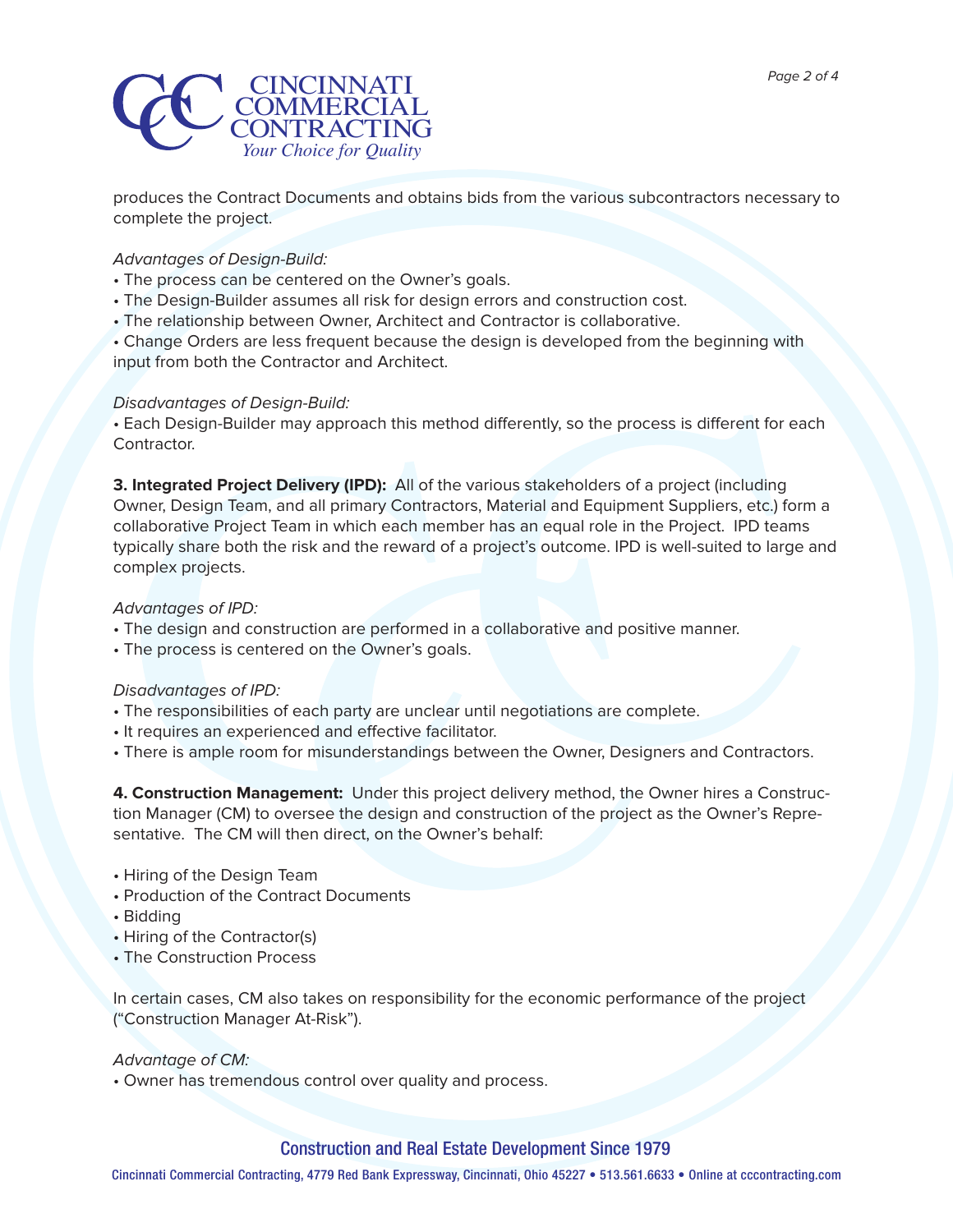

# Disadvantages of CM:

- The Owner assumes all risk for design errors and omissions.
- There is an additional layer of management.
- There is the potential for increased cost.
- The process uses a lot of the Owner's time and resources.
- Success is completely dependent on the skill and knowledge of CM.

# **RISK MATRIX Who is responsible for Cost, Schedule and Quality?**

| DELIVERY METHOD                    | COST            | <b>SCHEDULE</b> | <b>QUALITY</b>  |
|------------------------------------|-----------------|-----------------|-----------------|
| Design-Bid-Build                   | Owner           | Contractor      | Architect       |
| Design-Build                       | Design-Builder  | Design-Builder  | Design-Builder  |
| <b>Integrated Project Delivery</b> | <b>IPD Team</b> | <b>IPD</b> Team | <b>IPD Team</b> |
| <b>Construction Management</b>     | Owner           | <b>CM</b>       | <b>CM</b>       |

### **II. Paying for Construction Services**

There are three primary methods used to establish a project's construction cost. They are:

- 1. Stipulated Sum
- 2. Cost of the Work Plus a Fee
- 3. Negotiated Bid

**1. Stipulated Sum:** This is often referred to as a Hard Bid or Fixed Price. Using this approach, the Owner and Contractor simply agree to a single lump-sum price for the project.

### Advantages of Stipulated Sum:

- All pricing risk, except for stated exclusions and limitations, is assumed by the Contractor.
- A simple and easy system for both Owner and Contractor.

### Disadvantage of Stipulated Sum:

• The Owner might be paying a premium if the job goes well.

**2. Cost of the Work Plus a Fee:** Often called Cost-Plus, the Contractor takes the Contract Sum and adds an amount to it (usually a percentage of the Contract Sum) to cover the Contractor's overhead and profit.

### Advantage of Cost-Plus:

• The Owner can potentially save money if the job goes well and the fee is relatively low.

### Construction and Real Estate Development Since 1979

Cincinnati Commercial Contracting, 4779 Red Bank Expressway, Cincinnati, Ohio 45227 • 513.561.6633 • Online at cccontracting.com